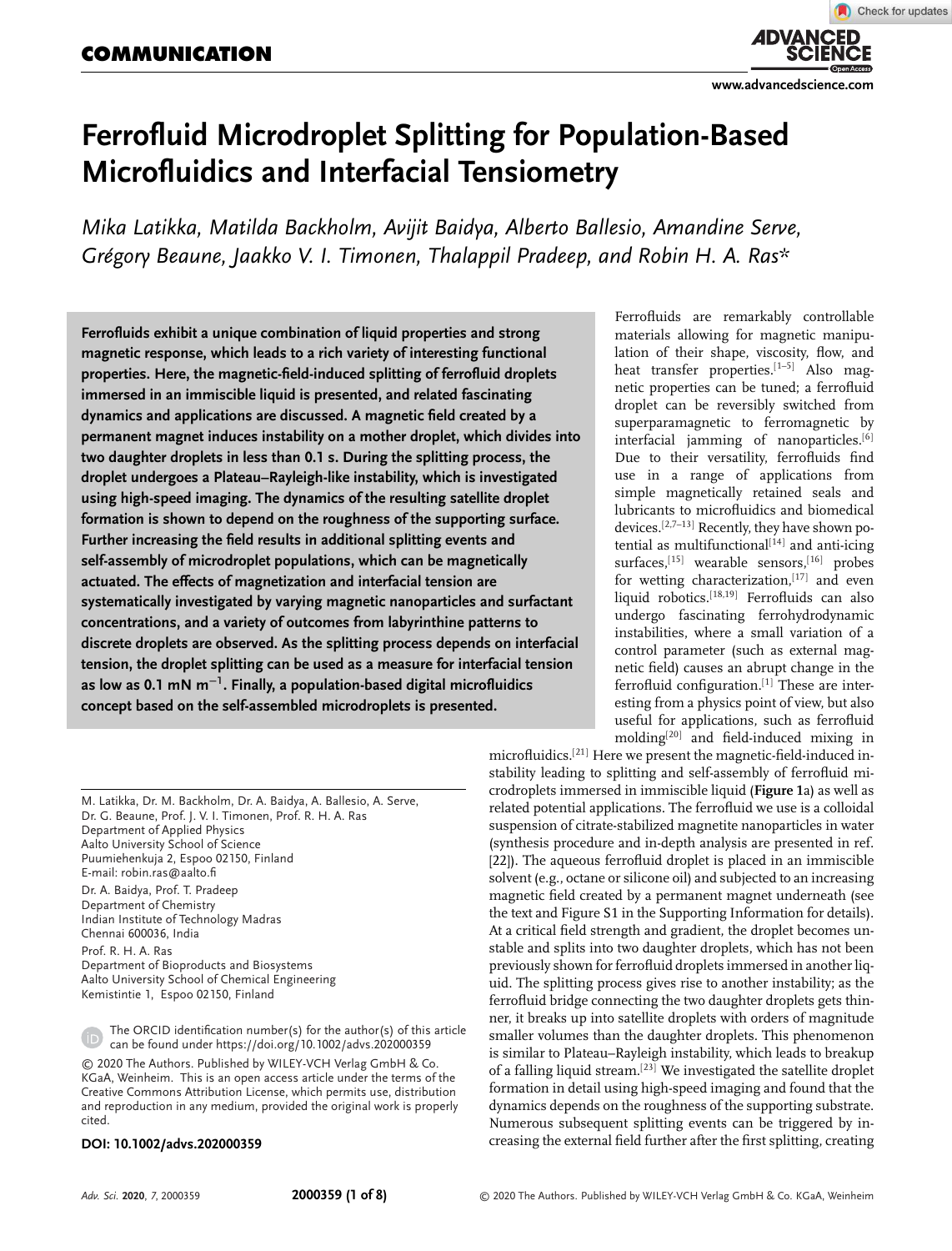**www.advancedsciencenews.com www.advancedscience.com**

**CIENCE NEWS** 





**Figure 1.** Magnetic-field-induced ferrofluid droplet splitting in an immiscible liquid. a) Photo of ferrofluid droplets in a polystyrene container filled with silicone oil and a stack of two cylindrical magnets (diameter and height = 9.5 mm) underneath. b) Schematic of a droplet population in a magnetic field (field lines in cyan) created by a permanent magnet. Inset shows a lubricating oil layer between the droplet and the substrate. c) Schematic of droplet splitting in an increasing magnetic field ( $\lambda_c$ : critical wavelength, *d*: droplet diameter). d) Top and side views of ferrofluid droplet splitting in silicone oil (*t*: time, *H*: external magnetic field, and d*H*/d*z*: vertical field gradient). The distance between the magnet (diameter = 20 mm, height = 42 mm) and the droplets is reduced from 102.8 to 2.8 mm at a speed of 1 mm s−<sup>1</sup> . Scale bar: 1 mm.

multiple generations of daughter droplets, which self-assemble into well-defined mobile patterns as guided by their mutual magnetic repulsion and attraction toward the permanent magnet. The shape and number of droplets depend on the ferrofluid magnetization and interfacial tension (IFT), which we varied by controlling the volume percentage of the superparamagnetic iron oxide nanoparticles (SPIONs), surfactant type, and surfactant concentration. As the field-induced instability is governed by the IFT in addition to the magnetic field, the size of the split droplets can be used to determine IFTs as low as 0.1 mN  $m^{-1}$  with a simple theoretical model, well below the sensitivity limit of the commonly used pendant drop method. Finally, we demonstrate how the self-assembled droplet patterns can be magnetically actuated and used in population-based digital microfluidics, which allows switching between population-level and droplet-level controls.

The shape of a ferrofluid droplet is determined by magnetic, gravitational, and interfacial tension forces (when forces related to wetting are assumed negligible).<sup>[24–26]</sup> The interfacial free energy is minimized when the droplet is spherical, while

gravitational and magnetic forces deform this shape. Ferrofluid magnetization elongates the droplet along the field direction, and the strength of this effect compared to interfacial tension can be quantified with a dimensionless parameter  $S = \mu_0 M^2 V^{\frac{1}{3}} \sigma^{-1}$ , where  $\mu_0$  is the vacuum permeability, *M* is the magnetization of the ferrofluid,  $V$  is the volume of the droplet, and  $\sigma$ is the interfacial tension between ferrofluid and surrounding fluid.<sup>[27]</sup> In our work, we use a permanent magnet underneath the ferrofluid, which creates a nonuniform magnetic field affecting the droplets with a vertical magnetic force density  $f_{\rm M} = \mu_0 (\bar{M} \cdot \nabla) \ \bar{H} = \mu_0 \ M {\rm d}H/{\rm d}z.$ <sup>[1]</sup> where  $H$  is the external magnetic field. We approximate *M* and vertical field gradient d*H*/d*z* as constant over droplet volume, calculated at the center of the droplet. Together with the gravitational force density  $f_G = \Delta \rho g$ ( $\Delta \rho$  is the density difference between ferrofluid and the surrounding fluid, and *g* is the gravitational acceleration) the normal force density  $f_N = f_G + f_M$  pulls the droplet against the substrate, flattening it. This can be quantified relative to the interfacial tension using the effective Bond number  $B_e = \int_{N} V^{\frac{2}{3}} \sigma^{-1}$ .<sup>[27]</sup>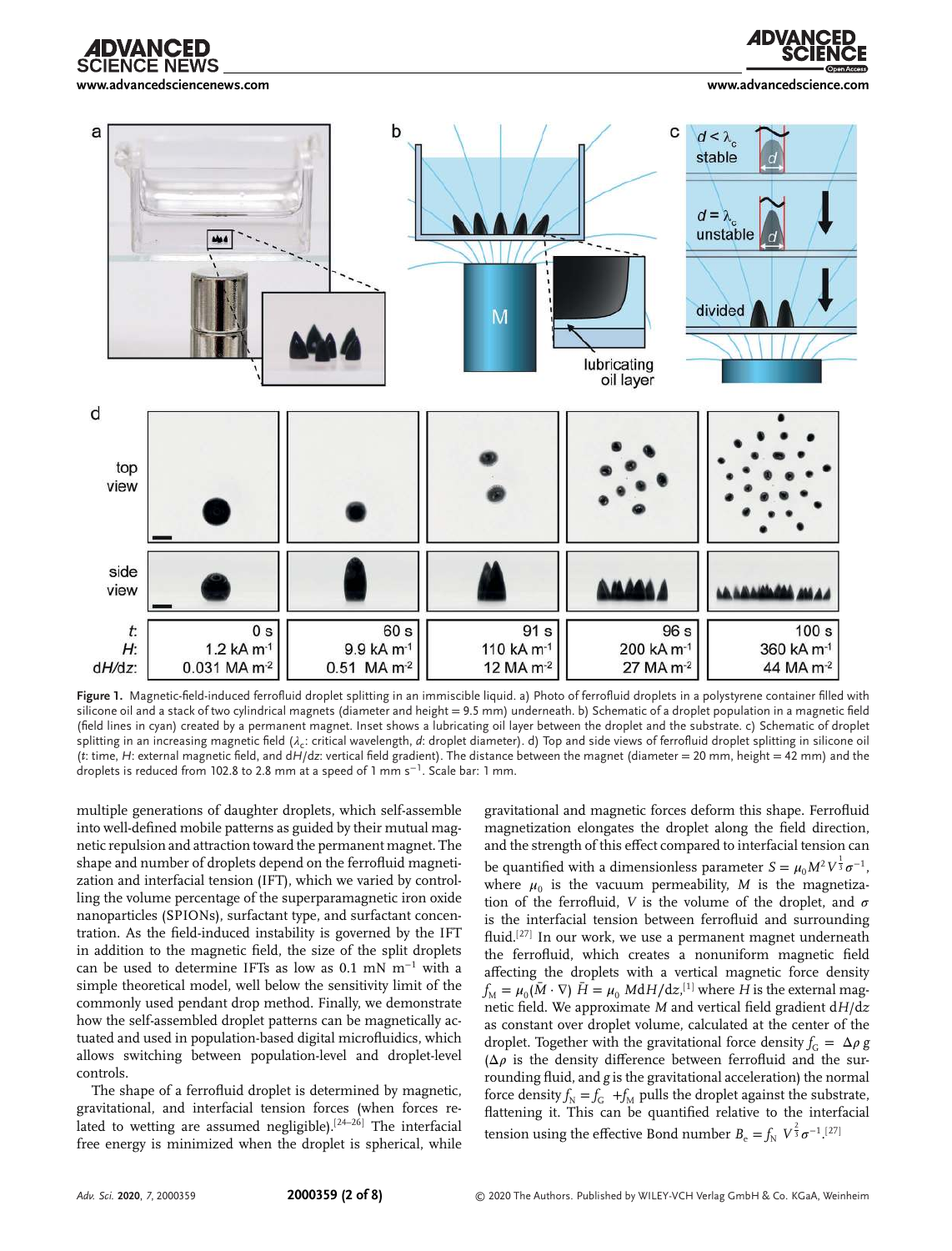**www.advancedsciencenews.com www.advancedscience.com**

**CIENCE NEWS** 





**Figure 2.** Dynamics of satellite droplet formation. a) Schematic of a mother droplet splitting into two daughter droplets. The zoomed inset shows small satellite and subsatellite droplets, which are formed during the splitting process due to the Plateau–Rayleigh-like instability. b) Side- and top-view snapshots of the breakup of the capillary bridge between two splitting daughter droplets on the Glaco-coated substrate (SPION concentration 22 vol%, Movie S2, Supporting Information). The time between each picture is 180 µs. c,d) Top-view snapshots of the capillary bridge breakup on the PS and Glaco surfaces, respectively (SPION concentration 24 vol%; see the colored lines in the graphs below for time stamp information). e,f) Corresponding graphs showing the detailed time evolution of the bridge breakup (black corresponds to the ferrofluid and white the surrounding oil). Before *t* = 0 ms, the bridge is still intact (red lines and boxes) and at *t* = 0 ms, the first pinch-off occurs (yellow lines and boxes). On the smooth PS surface, the breakup starts around the largest satellite droplet in the center and continues outward in a symmetric manner (green and cyan lines and boxes). The entire breakup event takes several milliseconds. In comparison, on the rough Glaco-coated surface, the breakup starts almost simultaneously at the center and the edge of the bridge, and evolves then quickly inward from both sides in a total breakup time of 0.5 ms. All scale bars: 0.2 mm.

The interplay between interfacial, gravitational, and magnetic forces gives rise to interesting phenomena, including fieldinduced instabilities. A classic example is the Rosensweig instability, where a uniform vertical magnetic field creates a macroscopic array of spikes on a horizontal ferrofluid surface.<sup>[1]</sup> The periodicity of the array is determined by the critical wavelength  $\lambda_c^{\text{Rosensweig}} = 2\pi \sqrt{\sigma/f_G}$ . In case of a nonuniform magnetic field created by a permanent magnet, the critical wavelength can be written analogously as<sup>[24]</sup>

$$
\lambda_c = 2\pi \sqrt{\frac{\sigma}{f_N}} \tag{1}
$$

If the ferrofluid volume is small, the spikes can continue all the way down to the substrate. On a sufficiently liquid-repellent surface, there is no ferrofluid film connecting the spikes, and individual droplets are created instead. This was first experimentally demonstrated by using superhydrophobic surfaces, where a thin air layer separates the droplet from the substrate (Cassie state of wetting) allowing droplets to move with little friction.[24] Contrary to the previous experiments done in air,[24,26,28] we achieve here repellency by immersing the ferrofluid droplets in an immiscible liquid, which creates a lubricating liquid film between the droplets and the substrate (Figure 1b; Figure S2, Supporting Information).[29,30] When the ferrofluid droplet diameter *d* is smaller than  $\lambda_c$ , the droplet remains stable and is only deformed by the field (Figure 1c, top image). However, when  $d = \lambda_c$ , the droplet becomes unstable and splits into two daughter droplets (Figure 1c, bottom image). A comprehensive theoretical discussion about the phenomena has recently been presented by Vieu and Walter.<sup>[26]</sup> The splitting event takes less than  $0.1$  s, depending on the viscosities of the ferrofluid and the surrounding liquid. The split droplets are magnetized by the external field and are attracted to the global field maximum at the magnet's axis. Since the droplets are magnetized in the same direction, there is also dipolar interdroplet repulsion, leading to a symmetric, selfassembled droplet pattern.[24]

As can be seen in the top view images of a splitting experiment (Figure 1d; Movie S1,Supporting Information), small satellite droplets are formed between the daughter droplets during the splitting event (**Figure 2**a). To study the formation dynamics of these satellite droplets, we performed high-speed imaging of a single splitting event at high spatial resolution (Figure 2b) in a polystyrene (PS) container filled with 5 cSt silicone oil. A rectangular magnet was used to induce splitting along the direction of the long side of the magnet, which allowed for side-view imaging where both daughter droplets and all satellite droplets remained in focus during the entire splitting event.

Toward the end of each splitting event, a capillary bridge is formed between the two daughter droplets (Figure 2b). This capillary bridge undergoes an interfacial-tension-driven Plateau– Rayleigh-like instability, $[31-33]$  where a disturbance of a specific wavelength is amplified, leading to the breakup of the bridge. The creation of satellite droplets during the breakup process is a highly nonlinear phenomenon and has been carefully studied by Tjahjadi et al.,[23] combining experiments with boundary-integral calculations to investigate the time evolution of a capillary oil bridge suspended in corn syrup. In our system, however, the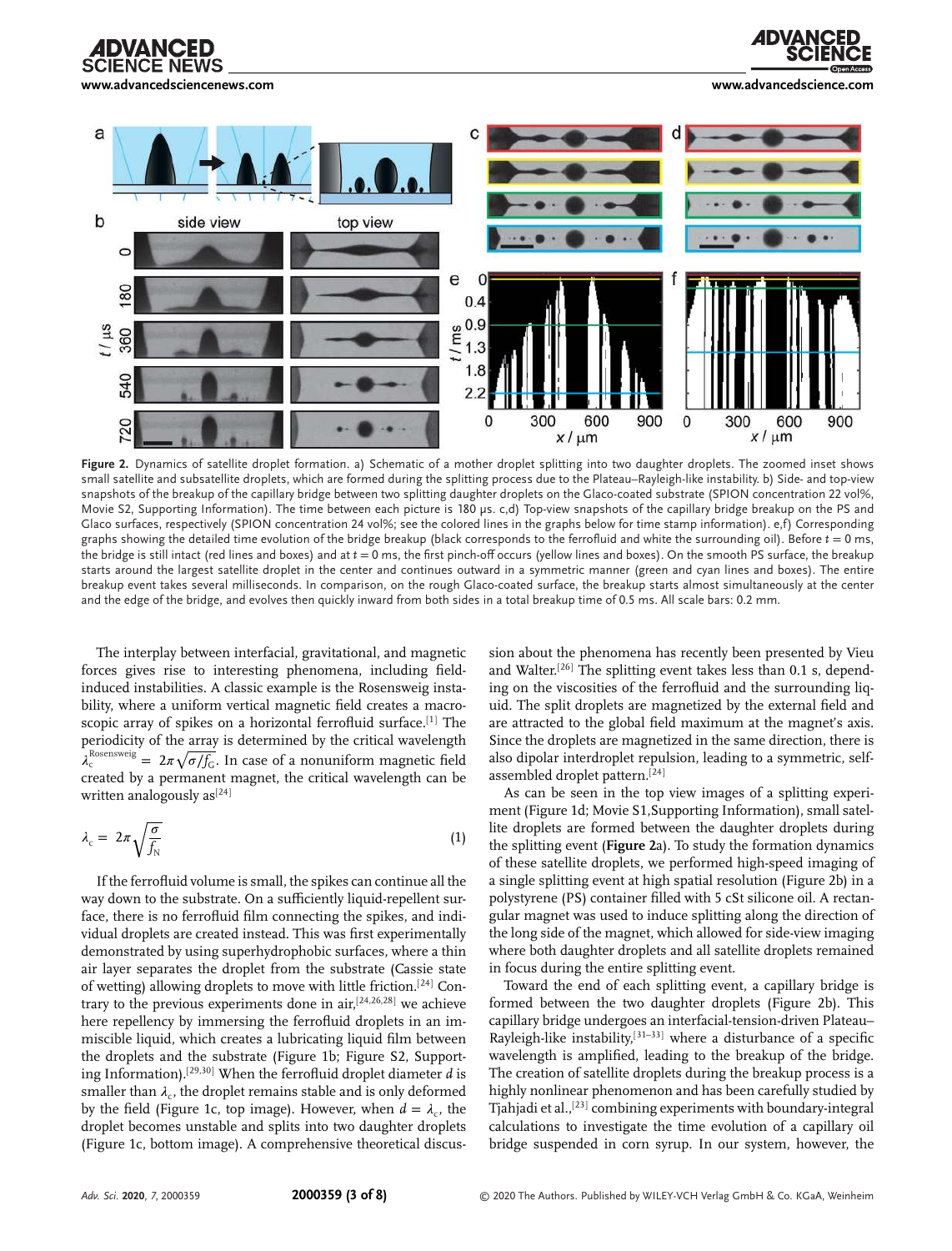liquid bridge consists of non-Newtonian magnetic fluid, whose viscosity changes with the external magnetic field, thus requiring complicated magnetohydrodynamics for it to be fully modeled.[2] Furthermore, our ferrofluid droplets are substrate-supported, and the added drag effect can influence the fluid dynamics of the satellite droplet formation. For these reasons, we made a purely qualitative investigation on the satellite droplet formation using two substrates of different roughness (Figure S3a,b, Supporting Information): a smooth PS surface (RMS roughness =  $6.2 \pm 0.2$  nm), and a PS surface coated with the commercial superhydrophobic Glaco coating (RMS roughness =  $43 \pm 3$  nm).

In Figure 2b, the satellite droplet formation process on the Glaco-coated surface is shown as time-lapse images from the side and from the top (Movie S2, Supporting Information). The top view shows the ferrofluid bridge breaking up in a repeated, self-similar fashion into a single large satellite droplet surrounded by  $\approx$ 10 tiny subsatellite droplets. The resulting droplet size distribution is fractal like, similar to a droplet population resulting from a breakup of a Newtonian capillary bridge in a viscous, infinite medium.[23] From the side view, however, our magnetic system is very different since the height of the bridge is affected by the external magnetic field, rendering ellipsoidal rather than spherical satellite droplets. Within the spatial sensitivity of our experiments, we find no clear difference between the two substrates in the final number, size, or spacing between the satellite droplets (Figure 2c,d). However, a strong effect is seen in the dynamics of the breakup and satellite droplet formation on the PS and Glaco-coated substrates (Figure 2e,f). The fractal-like time evolution graphs show the breakup as viewed along the horizontal symmetry axis, where black corresponds to the ferrofluid and white shows the surrounding media. On the PS substrate, the breakup starts at the center and moves symmetrically outward as a function of time, while on the Glacocoated substrate the breakup starts almost simultaneously at the center and the edge of the ferrofuid bridge and continues at a much faster pace than on the PS substrate. We hypothesize the greater roughness of the Glaco-coated surface allows increased oil flow between the surface asperities compared to the smooth PS surface (Figure S2b,c, Supporting Information). This reduces shear stress in the lubricating layer and enhances droplet mobility, leading to faster splitting dynamics. Supporting Information contains more detailed discussion on the experiments and the effect of ferrofluid density on the time-evolution dynamics on the two different substrates (Figure S3c,d, Supporting Information).

Further increasing the magnetic field after the first droplet splitting leads to numerous sequential splitting events, which were investigated using a cylindrical permanent magnet to create radially symmetric self-assembled droplet populations. Here we focused on the self-assembly of the daughter droplets and ignored the small satellite droplets due to limitations in imaging resolution. We investigated three liquid–liquid systems: aqueous ferrofluid/oil, aqueous ferrofluid/oil with the anionic surfactant sodium dodecyl sulfate (SDS), and aqueous ferrofluid/oil with the nonionic surfactant pentaethylene glycol monododecyl ether  $(C_{12}E_5)$ . In addition to PS substrates, we also tested two superhydrophobic surfaces: a copper surface coated with nanorough silver and fluorinated thiol, and a glass slide coated with the commercial coating Glaco. Despite the differences in satellite droplet

formation dynamics on different surfaces, we did not observe any change in the number of split daughter droplets in a given magnetic field. This is further discussed in the Supporting Information, while the experiments described here were performed in PS containers.

To investigate the effect of ferrofluid magnetization and interfacial tension systematically, we varied  $c_{\text{cplON}}$  from 8 to 25 vol% (corresponding to ≈0.8–2.4 mmol L<sup>−</sup><sup>1</sup> of SPIONs, calculated from the size distribution of the nanoparticles)<sup>[22]</sup> and surfactant concentrations *c* from 0 to 17 mmol L<sup>−</sup><sup>1</sup> (**Figure 3**a,b). At a low  $c_{SPION}$  of 8 vol% with no surfactant,  $B_e$  dominates over *S* leading to flattened droplets, and splitting does not occur (Figure S4, Supporting Information). Increasing  $c_{\text{SPION}}$  to 12 vol% results in four splitting events, but the resulting droplets are still flattened due to  $f_{\rm N}$ , leading to a labyrinthine pattern. Further increasing  $c_{\text{SPION}}$  to 17 vol% results in discrete, conical droplets. On the other hand, addition of surfactant (SDS) allows droplet splitting even with a low  $c_{\text{SPION}}$  of 8 vol%. However, the droplets adopt a dumbbell-like shape due to droplet flattening. For high  $c_{\text{SPION}}$  (17 vol%), increasing the SDS concentration  $c_{SDS}$  from 0 to 17 mmol L −1 leads to almost a sevenfold increase in the number of split, conical droplets. Nonionic surfactant  $C_{12}E_5$  allows reaching very low IFT values without adding a co-surfactant or salt in the system (Figures S5 and S6, Supporting Information).<sup>[34]</sup> This not only leads to smaller, but also deformed droplets (Figure 3b), as the droplets become more and more elongated in the lateral direction. At  $c_{C12ES} = 17$  mmol L<sup>-1</sup>, ribbons and complex shapes are created instead of well-defined droplets with narrow size distribution (Figure 3b, top image).

The simple approximation of the critical wavelength (Equation (1)) holds well for a wide range of magnetic field strengths as well as SPION and surfactant concentrations. As an example, Figure 3c presents experimental cross-sectional major axes *d* of unstable droplets (dots) and theoretically calculated critical wavelengths  $\lambda_{\rm c}$  (solid curves) as a function of external magnetic field *H*. The shaded area corresponds to the uncertainty of the theoretical prediction  $(\pm 1)$  standard deviation) arising from the uncertainty of the IFTs measured with pendant droplet and micropipette aspiration techniques (see the Supporting Information for more details on these measurements). The theory holds for a system A) without surfactant, B) with SDS, and C) with  $C_{12}E_5$ . However, Equation (1) does not describe the appearance of dumbbell-shaped droplets or labyrinthine patterns, which are typical for confined films of ferrofluids.[1] In our experiments, the ferrofluid is not mechanically confined, and we instead hypothesize that  $f_N$  is sufficiently strong to cause a similar effect.

An increase in surfactant concentration leads to a decrease in *d* as predicted by Equation (1), as shown in Figure 3d for droplets affected by  $f_N = 2$  MN m<sup>-3</sup>. As mentioned earlier, C<sub>12</sub>E<sub>5</sub> allows for the creation of smaller droplets ( $d \approx 50 \text{ }\mu\text{m}$ ) than SDS ( $d \approx$ 200 μm). With SDS *d* plateaus for  $c_{SDS} > 1.7$  mmol L<sup>-1</sup>, but becomes ill-defined with  $C_{12}E_5$ , for  $c_{C12E5} > 17$  mmol L<sup>-1</sup>, as the droplet shapes and sizes are no longer uniform. After this limit, the theory presented by Equation (1) is no longer sufficient to describe the system. This limit corresponds to an IFT of  $\approx 0.1$ mN m<sup>−</sup><sup>1</sup> . For higher IFTs, Equation (1) holds and *d* can be used to determine the interfacial tension between the ferrofluid and the surrounding liquid, when the magnetization and field properties are known. This is demonstrated in Figure 3e, where the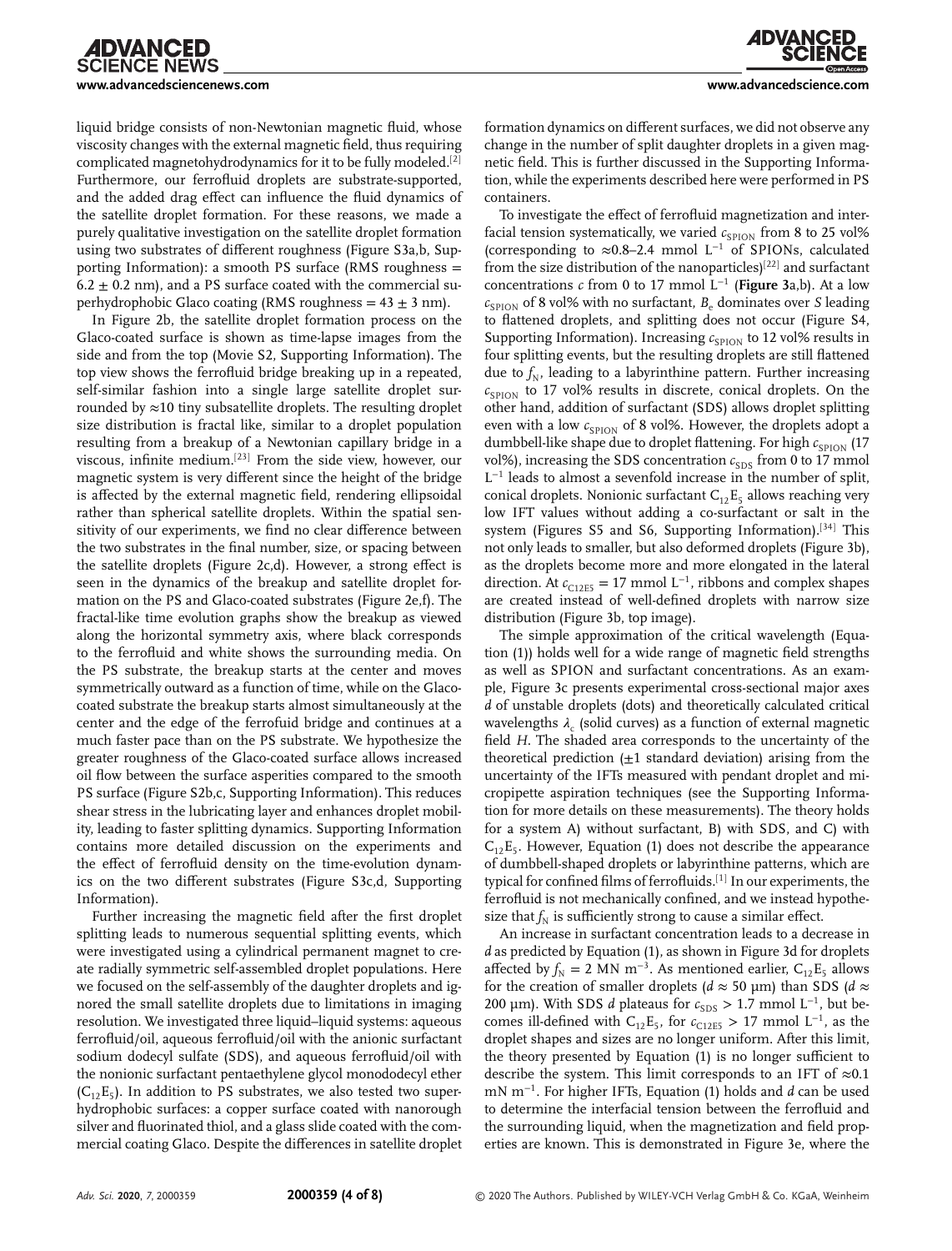



**www.advancedsciencenews.com www.advancedscience.com**



**Figure 3.** Droplet populations. a) Droplet populations created by field-induced splitting for different SDS and SPION concentrations ( $c_{\rm{SDS}}$  and  $c_{\rm{SPION}}$ ) in silicone oil. Initial droplet volume V<sub>0</sub> = 5 µL and external magnetic field *H* = 290 kA m<sup>−1</sup>. SDS lowers the IFT between ferrofluid and silicone oil, leading to smaller droplets. Low SPION concentration leads to dumbbell-shaped droplets and labyrinthine patterns, whereas high concentration allows formation of distinct droplets. Scale bar: 1 mm. b) Split ferrofluid droplets in octane with different concentrations of C<sub>12</sub>E<sub>5</sub> c<sub>C12E5</sub>(V<sub>0</sub> = 0.2 μL, *H* = 300 kA m<sup>−1</sup>).  $C_{12}E_5$  lowers IFT, leading to droplets with elongated cross sections. At 17 mmol L<sup>−1</sup>, ribbons are formed in addition to irregular droplets (top photo). Scale bar: 1 mm. c) Theoretically calculated critical wavelengths  $\lambda_\mathsf{c}$  (lines) and droplet cross-sectional major axes  $d$  (dots) for experimentally observed splitting events as a function of H. Shaded area represents uncertainty of the theoretical prediction ( $\pm 1$  standard deviation). A) 17 vol% SPIONs (droplet population shown in panel (a)); B) 17 vol% SPIONs, 1.7 mmol L<sup>−1</sup> SDS (panel (a)); and C) 25 vol% SPIONs, 7.1 mmol L<sup>−1</sup> C<sub>12</sub>E<sub>5</sub> (panel (b)). d) *d* as a function of surfactant concentration  $c$  (17–25 vol% SPIONs, normal force density $f_{\sf N}$  = 2 MN m<sup>−3</sup>). e) IFT measured using splitting experiments  $\sigma_{\sf S}$  as a function of IFT measured with control methods  $\sigma_{\sf C}$  (pendant droplet and micropipette aspiration). The solid line has a slope of one. Black dots: individual experiments; red circles: experiments grouped based on control method IFT (*n* = 2-23). Error bars represent uncertainty ( $\pm$ 1 standard deviation).

IFT as measured using splitting experiments is compared to values measured with micropipette aspiration (verified with the pendant droplet method for IFTs *>* 3 mN m<sup>−</sup><sup>1</sup> ). The method presented here can also be employed by simply calculating the number of droplets at different magnetic field strengths, if the shape

of each droplet is assumed identical, making the technique optically less demanding. This is further described in the Supporting Information (Figure S7, Supporting Information). It is important to note that SPIONs themselves also affect the IFT (Figure S6, Supporting Information), which needs to be taken into account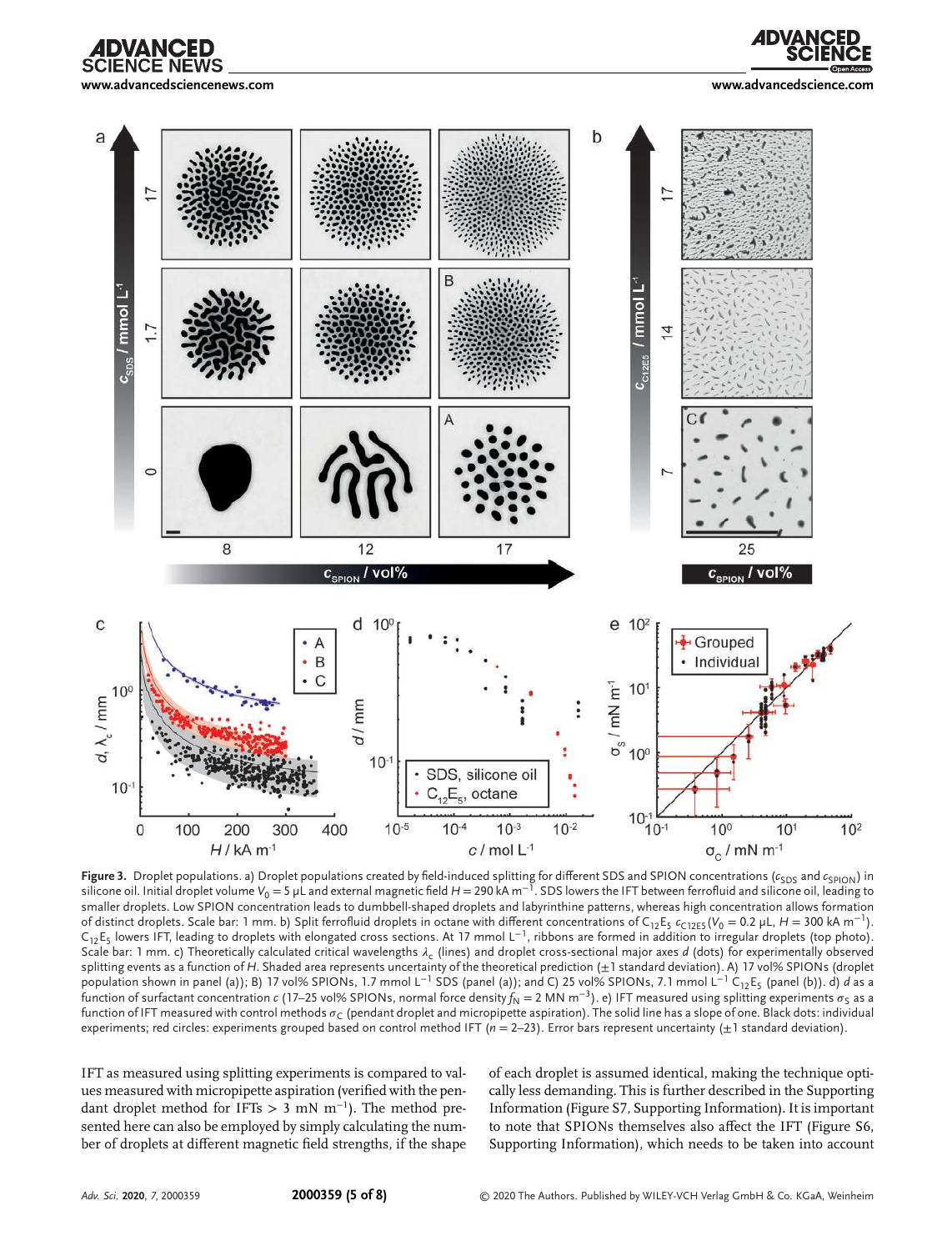**SCIENCE NEWS** 



**www.advancedsciencenews.com www.advancedscience.com**



**Figure 4.** Microfluidics operations. a) Schematic of field-induced droplet combination. As a horizontally oriented magnet is brought closer, the ferrofluid droplets magnetize horizontally (yellow arrows) and combine due to their mutual attraction. b) Image series of splitting (top row) and combining (bottom row) a ferrofluid droplet with a magnetic field (Movie S3, Supporting Information). Scale bar: 2 mm. c) Schematic of sequential transport of droplets between populations. As magnet M<sub>1</sub> is lowered away from the droplets, they are increasingly pulled toward M<sub>2</sub> due to the magnetic field (cyan lines), until they slide one by one from above M<sub>1</sub> to above M<sub>2</sub>. d) Top-view image series of sequential transport of ferrofluid droplets (numbered in the order of movement) with two magnets (Movie S6, Supporting Information). Scale bar: 1 mm.

if the method is used to quantify surfactant concentrations, for example.

Understanding the role of SPION concentration and interfacial tension in field-induced splitting allows for the creation of self-assembled droplet populations in a controlled manner. These could serve as a platform for a new kind of populationbased digital microfluidics. Droplet division is difficult to achieve in conventional magnetic digital microfluidics without irreversibly pinning the droplet, [10] but is easy using the field-induced droplet splitting. Droplet combination is possible by rotating the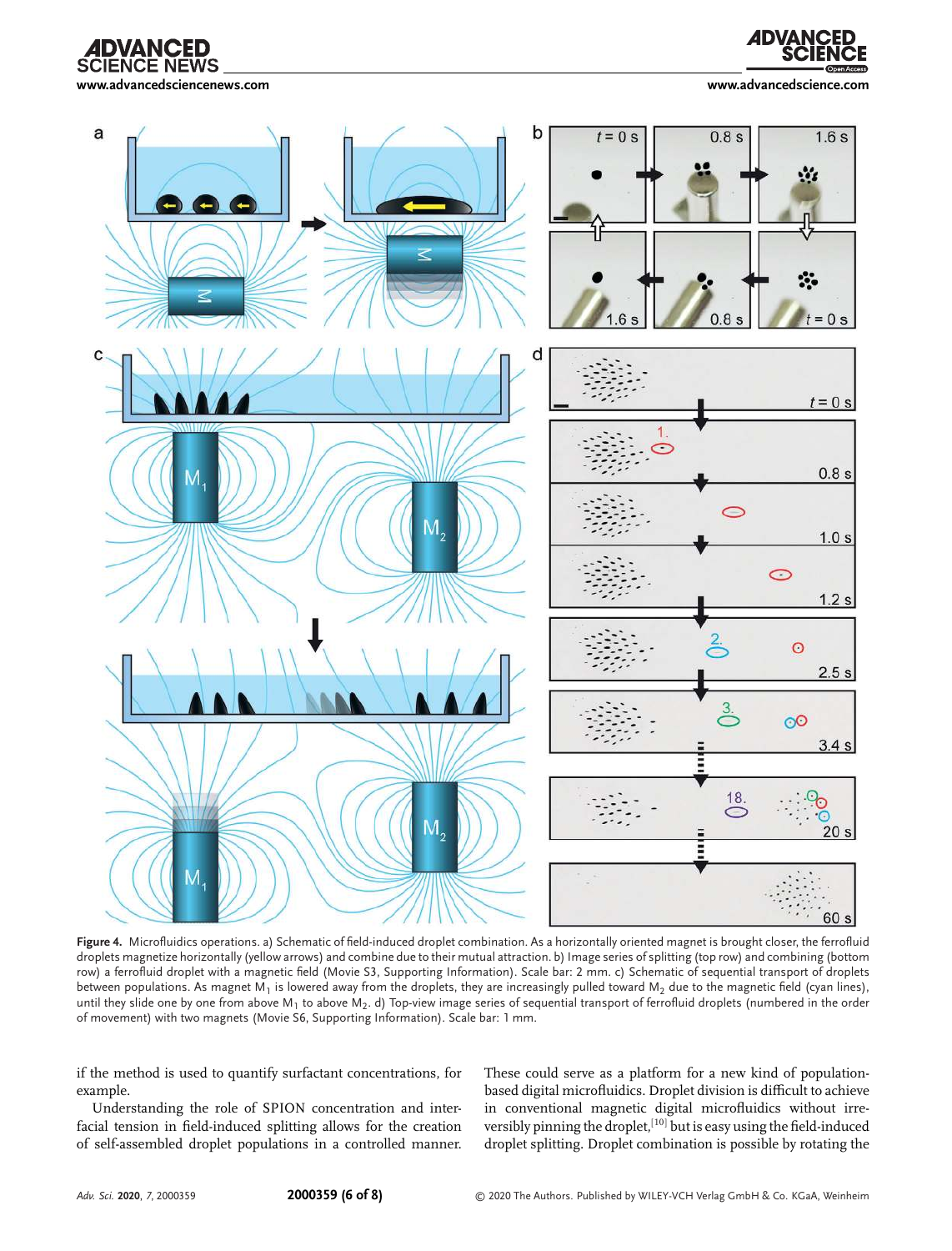## **CIENCE NEWS www.advancedsciencenews.com www.advancedscience.com**

magnet by 90°, which induces horizontal magnetization and mutual attraction between the droplets (**Figure 4**a,b; Movie S3, Supporting Information). The self-assembled population can be transported as a whole with a single vertical magnet, while keeping the droplets separate due to their mutual repulsion. The lubricating layer of immiscible liquid prevents pinning and allows moving the droplets with little friction (Figure S2, and Movies S4 and S5, Supporting Information). Individual droplets can be extracted from the population as needed with the help of another magnet (Figure 4c,d; Movie S6, Supporting Information). Thus, it is possible to switch between traditional droplet-based microfluidics scheme, where all the droplets are addressed simultaneously via flow control, and digital microfluidics scheme, where droplets are addressed individually. Combining these concepts would allow developing more flexible droplet manipulation solutions. Since the population-based digital microfluidics concept is based on permanent magnets, manual devices working without electricity could also be designed for field operations in remote locations.

In this work, we investigated magnetic-field-induced splitting of aqueous ferrofluid microdroplets immersed in an immiscible liquid. The formation of satellite droplets during the splitting process was studied using high-speed imaging, and while the surface roughness affected splitting dynamics, it did not have a strong effect on the final droplet size and number. The mother droplet stability was shown to follow a simple theory (Equation (1)) over a wide range of interfacial tension and magnetization values, which were investigated by varying surfactant and magnetic nanoparticle concentrations. Self-assembled droplet populations created by sequential splitting events were systematically studied, and regimes of labyrinthine patterns, dumbbell shaped, and conical droplets were identified. These results can be used to develop methods for measuring interfacial tension in liquid–liquid systems as well as novel digital microfluidics concepts using magnetically controlled ferrofluid droplet populations.

### **Experimental Section**

*Splitting Experiments*: A typical splitting experiment was performed as follows: a PS Petri dish (10 cm diameter, VWR) or a transparent, flat-sided container (25  $\times$  25  $\times$  16 mm<sup>3</sup>, Ted Pella, Inc.) was filled with  $\approx$ 3 mL of 5 cSt silicone oil or octane. Low interfacial tension experiments were done by adding either SDS to the ferrofluid or  $C_{12}E_5$  to the outer phase (octane). All chemicals were purchased from Sigma–Aldrich. A neodymium magnet (diameter = 20 mm, height = 42 mm; Supermagnete) was attached to a computer-controlled linear stage (Zaber X-LSQ300B) underneath the container. At the beginning of the experiment, the magnet was far away (*>*100 mm) from the container, creating a field of ≈1.2 kA m−<sup>1</sup> at the container bottom. A ferrofluid droplet (0.5–5 µL when using SDS, 0.2 µL when using C $_{12}$ E<sub>5</sub>) was pipetted in the filled container. To avoid the effect of electrostatic charging on the droplet, an electrostatic gate was passed around the sample. The droplet was left to equilibrate for 3 min, after which the magnet was lifted toward the ferrofluid at a velocity of 1 mm  $\mathsf{s}^{-1}$  until a minimum distance (2–5 mm, creating a field of 280–410 kA m−<sup>1</sup> at the container bottom) was reached. The increasing magnetic field and gradient induced droplet splitting, which was captured by recording a video with a digital single-lens reflex camera (Canon EOS 60D). The videos were analyzed with custom Matlab functions to extract droplet positions and cross sections, which were fitted with ellipses. The beginning of an individual splitting event was identified by a decrease in minor axis length of the droplet cross section (Movie S7, Supporting Information). The corre-

sponding major axis length was used as the experimental critical wavelength.

*High-Speed Imaging*: Top- and side-view high-speed imaging were performed using two synchronized high-speed cameras (Phantom Miro M310 and Phantom v1610) at a frame rate of 11 200 fps using two macrolenses (with a resolution of ≈4.3 µm pixel−<sup>1</sup> ). To make the side-view imaging easier to analyze, a rectangular magnet (100  $\times$  13  $\times$  6 mm $^3)$  was used, which induces splitting along the direction of the longest magnet side. More information can be found in the Supporting information.

*Statistical Analysis*: In splitting experiments, video data were preprocessed with automatic thresholding; droplets were resolved with image recognition; and incorrectly identified droplets were removed using custom Matlab functions. All data were presented as mean  $\pm$  standard deviation. In grouped splitting experiments presented in Figure 3c, sample size  $n = 2-23$ . All statistical analyses were calculated with Matlab.

### **Supporting Information**

Supporting Information is available from the Wiley Online Library or from the author.

#### **Acknowledgements**

The authors acknowledge the support from the European Research Council ERC-2016-CoG (725513-SuperRepel) and the Academy of Finland (Centres of Excellence Programme (2014–2019, Grant Agreement No. 272361), Academy Key Project (Grant Agreement No. 304174), and postdoctoral researcher project (Grant Agreement No. 309237)). The authors thank M. Junaid (Aalto University) for performing the atomic force microscopy measurements and M. Vuckovac (Aalto University) for preparing the superhydrophobic samples. Work at IIT Madras was supported by the Nano Mission, Government of India. The authors appreciate discussions with Prof. Ulf Olsson (Lund University) on the  $C_{12}E_5$  surfactant.

### **Conflict of Interest**

The authors declare no conflict of interest.

#### **Keywords**

ferrofluids, fluid dynamics, interfacial tension, magnetic fields, magnetic nanoparticles, microfluidics

> Received: January 30, 2020 Revised: May 17, 2020 Published online: June 9, 2020

- [1] R. E. Rosensweig, *Ferrohydrodynamics*, Courier Corporation, North Chelmsford, MA **2013**.
- [2] *Colloidal Magnetic Fluids: Basics, Development and Application of Ferrofluids* (Ed: S. Odenbach), Springer, Berlin **2009**.
- [3] I. Nkurikiyimfura, Y. Wang, Z. Pan, *Renewable Sustainable Energy Rev.* **2013**, *21*, 548.
- [4] M. Bahiraei, M. Hangi, *J. Magn. Magn. Mater.* **2015**, *374*, 125.
- [5] M. Backholm, M. Vuckovac, J. Schreier, M. Latikka, M. Hummel, M. B. Linder, R. H. A. Ras, *Langmuir* **2017**, *33*, 6300.